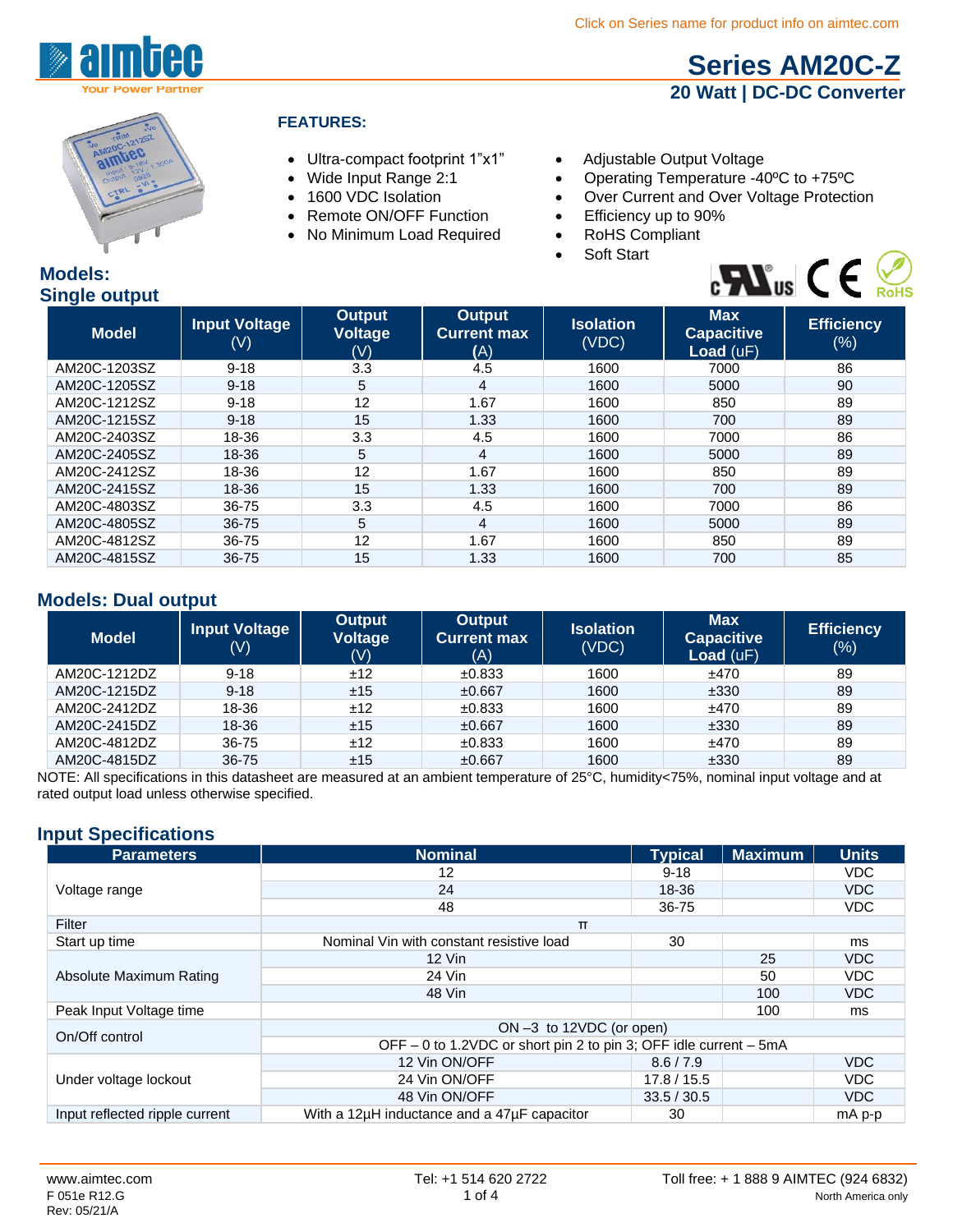

**[Series AM20C-Z](http://www.aimtec.com/am20c-z)**

## **20 Watt | DC-DC Converter**

#### **Isolation Specifications**

| <b>Parameters</b>  | <b>Conditions</b> | <b>Typical</b> | <b>Rated</b> | <b>Units</b> |
|--------------------|-------------------|----------------|--------------|--------------|
| Tested I/O voltage | 60 sec            |                | 1600         | <b>VDC</b>   |
| Case to I/O        | 60 sec            | 1600           |              | <b>VDC</b>   |
| Resistance         |                   | >1000          |              | <b>MOhm</b>  |
| Capacitance        |                   | 1500           |              | рF           |

## **Output Specifications**

| <b>Parameters</b>                             | <b>Conditions</b>                     | <b>Typical</b> | <b>Maximum</b> | <b>Units</b>    |  |
|-----------------------------------------------|---------------------------------------|----------------|----------------|-----------------|--|
| Voltage accuracy                              |                                       |                | ±1             | %               |  |
| Cross Regulation*                             | <b>Dual Output Models</b>             | ±5             |                | %               |  |
|                                               | 3.3 Vout, Zener diode clamp           | 3.9            |                | V               |  |
|                                               | 5 Vout, Zener diode clamp             | 6.2            |                | $\vee$          |  |
|                                               | 9Vout, Zener diode clamp              | 15             |                | $\vee$          |  |
| Over voltage protection                       | 12 Vout, Zener diode clamp            | 18             |                | $\vee$          |  |
|                                               | ±12Vout, Zener diode clamp            | ±15            |                | $\vee$          |  |
|                                               | ±15Vout, Zener diode clamp            | ±18            |                | $\vee$          |  |
| Over current protection                       | Full Load                             | 140            |                | $\%$            |  |
| <b>Short Circuit protection</b><br>Continuous |                                       |                |                |                 |  |
| Short circuit restart                         | Auto-Recovery                         |                |                |                 |  |
| Line voltage regulation                       | HL-LL                                 |                | ±0.5           | $\%$            |  |
| Load voltage regulation                       | 0% to 100% load, single output        |                | ±0.5           | $\%$            |  |
| Load voltage regulation                       | 0% to 100% balanced load, dual output |                | ±1             | %               |  |
| Temperature coefficient                       |                                       |                |                | %/ $^{\circ}$ C |  |
|                                               | 3.3, 5 Vout models                    |                | 75             | $mV$ p-p        |  |
| Ripple & Noise**                              | Other models                          |                | 100            | $mV$ p-p        |  |
| Voltage adjustment range                      | Trim - Single output models only      |                | ±10            | $\%$            |  |

\* 25% load on one output - 100% load on second load.

\*\* Measured at 20MHz bandwidth with a 1µF ceramic capacitor and a 10µF electrolytic capacitor.

#### **General Specifications**

| <b>Parameters</b>             | <b>Conditions</b>                                                   | <b>Typical</b>  | <b>Maximum</b> | <b>Units</b>       |  |
|-------------------------------|---------------------------------------------------------------------|-----------------|----------------|--------------------|--|
| Switching frequency           | 100% load                                                           | 330             |                | <b>KHz</b>         |  |
| Operating temperature         | With derating above +55°C                                           | $-40$ to $+75$  |                | °C                 |  |
| Storage temperature           |                                                                     | $-55$ to $+125$ |                | °C                 |  |
| Maximum case temperature      |                                                                     |                 | 105            | °C                 |  |
| Derating                      |                                                                     | 2.33            |                | $\%$ / $\degree$ C |  |
| Cooling                       | Free air convection (30-65LFM)                                      |                 |                |                    |  |
| Humidity                      |                                                                     |                 | 95             | %RH                |  |
| Case material                 | Nickel-coated copper                                                |                 |                |                    |  |
| Weight                        |                                                                     | 19              |                | g                  |  |
| Dimensions (L x W x H)        | 25.40 x 25.40 x 10.4 mm<br>$1.00 \times 1.00 \times 0.41$ inches    |                 |                |                    |  |
| <b>MTBF</b>                   | $>$ 560,000 hrs (MIL-HDBK -217F, Ground Benign, t=+25 $^{\circ}$ C) |                 |                |                    |  |
| Maximum soldering temperature | 1.5mm from case for 10 sec                                          |                 | 260            | °C                 |  |
| Transient recovery time       | Load step change 75% to 50% to 25%                                  | 250             |                | $\mu$ S            |  |
| Transient recovery deviation  | Load step change 75% to 50% to 25%                                  |                 | $\pm 3$        | $\%$               |  |

## **Safety Specifications**

| <b>Parameters</b> |                                                                   |
|-------------------|-------------------------------------------------------------------|
| Agency Approval   | CE. UL                                                            |
|                   | UL60950-1, UL62368-1                                              |
|                   | <b>EN55032, Class A</b>                                           |
|                   | IEC61000-4-2, Perf. Criteria A                                    |
| <b>Standards</b>  | IEC61000-4-3, Perf. Criteria A                                    |
|                   | IEC61000-4-4, Perf. Criteria A (external 220uF/100V cap required) |
|                   | IEC61000-4-5, Perf. Criteria A (external 220uF/100V cap required) |
|                   | IEC61000-4-6, Perf. Criteria A                                    |
|                   | IEC61000-4-8, Perf. Criteria A                                    |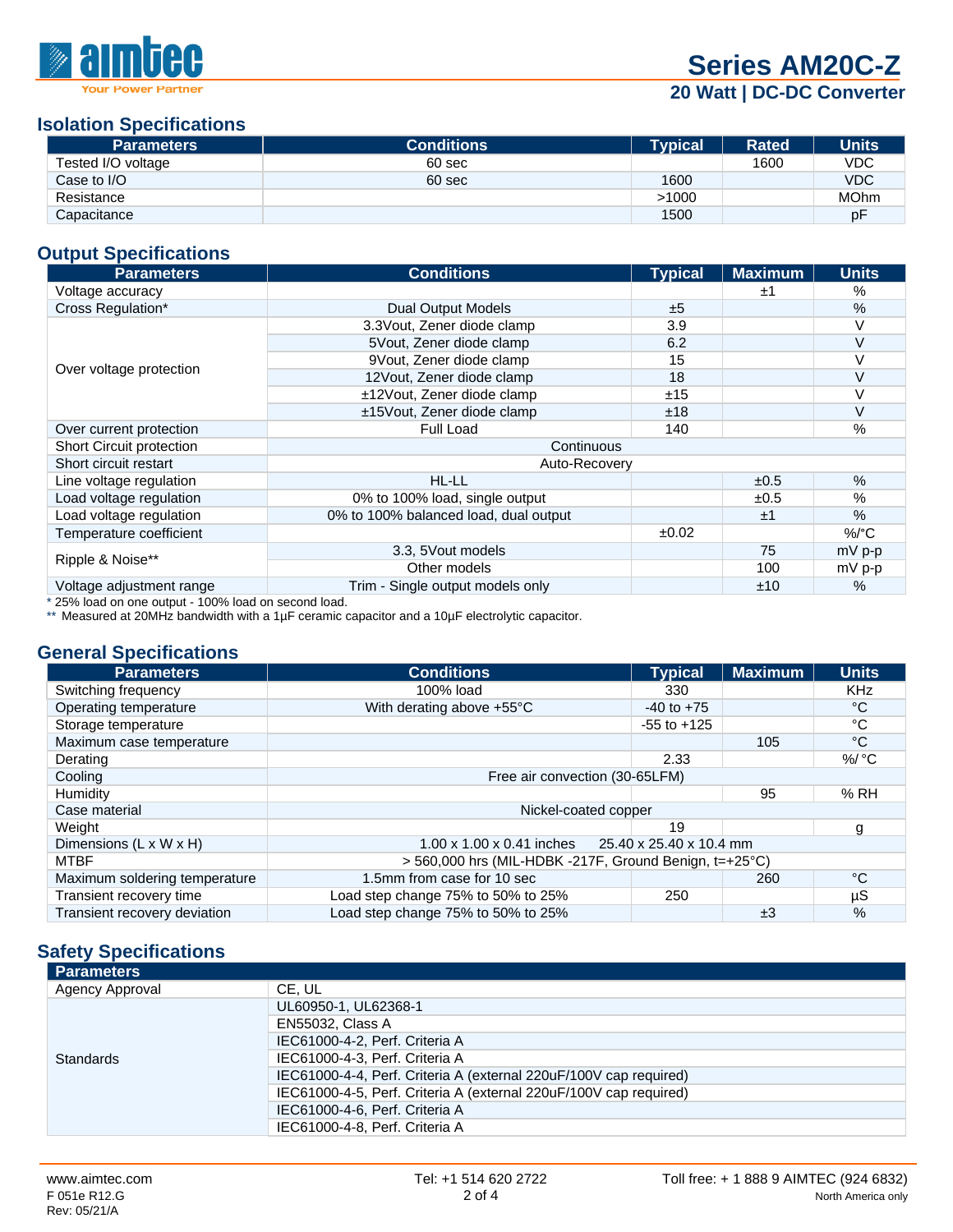## **Pin Out Specifications**

| Pin           | Single         | Dual           |
|---------------|----------------|----------------|
| 1             | $+V$ input     | $+V$ input     |
| $\mathcal{P}$ | - V input      | - V input      |
| 3             | On/Off Control | On/Off Control |
| 4             | $+V$ output    | $+V$ output    |
| 5             | Trim           | Common         |
| 6             | - V output     | - V output     |

## **Dimensions**



## Side View





All dimensions are typical in millimeters (inches) Pin Diameter: 1.00 ± 0.05 (0.04 ± 0.002) Pin Pitch And Length Tolerance: ± 0.35 (±0.014) Case Tolerance:  $\pm 0.5$  ( $\pm 0.02$ ) Stand-off tolerance:  $\pm$  0.1 ( $\pm$ 0.004)

# **Trimming Derating**